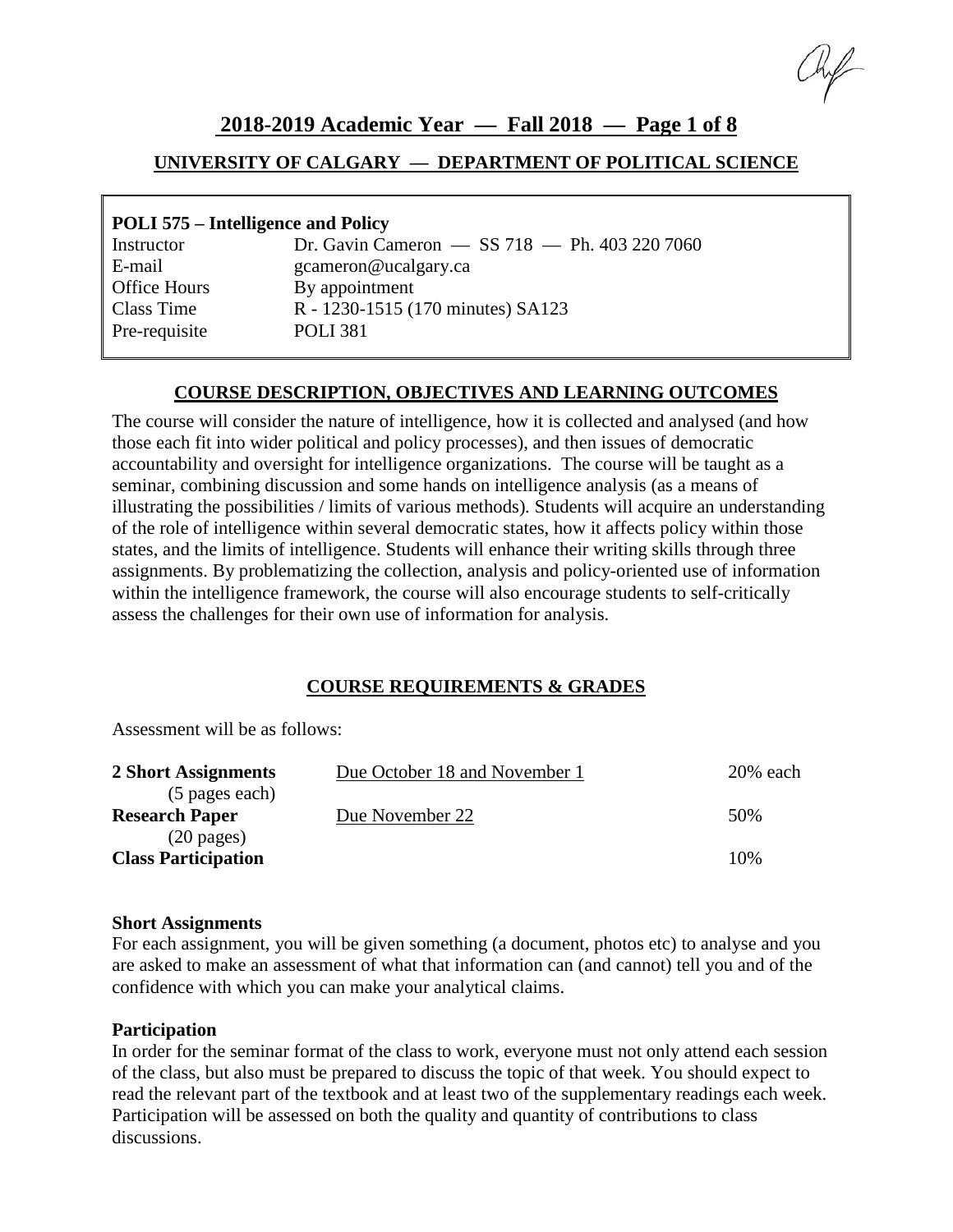#### **Research Paper**

Students should select topics and questions for their research papers in consultation with the instructor.

#### **Writing Statement**

Written assignments are often required in Political Science courses, including this one, and the quality of writing skills, including but not limited to such elements as grammar, punctuation, sentence structure, clarity, citation, and organization, will be taken into account in the determination of grades. Students are encouraged to make use of the services offered through Writing Support Services in the Student Success Centre (3rd floor of the Taylor Family Digital Library) or at [http://www.ucalgary.ca/ssc/writing-support.](http://www.ucalgary.ca/ssc/writing-support)

#### **Submission of work**

Overdue work will not be accepted unless there is a legitimate reason for the lateness that is accompanied by supporting evidence.

Assignments may be submitted either in hardcopy in class or electronically via email.

#### *Grading:*

|  | $A+ = 95-100$ |  | $B_{+}$ = 77-79 |  | $C_{+}$ = 67-69 |  | $D+ = 55-59$ |
|--|---------------|--|-----------------|--|-----------------|--|--------------|
|  | $A = 85-94$   |  | $B = 73-76$     |  | $C = 63-66$     |  | $D = 50-54$  |
|  | $A - = 80-84$ |  | $B - = 70-72$   |  | $C_{-}$ = 60-62 |  | $F = 0-49$   |

#### **Readings**

#### **Textbook:**

Peter Gill and Mark Pythian, *Intelligence in an Insecure World,* 2nd ed. (Polity, 2012)

#### **Other Useful Books:**

Mark Lowenthal, *Intelligence from Secrets to Policy* (CQ Press, 2016) – 4<sup>th</sup>-7th editions are all fine, but page numbers will vary.

Loch Johnson and James Wirtz (eds.) *Intelligence: The Secret World of Spies – An Anthology* (OUP,  $2014$ ) – 4<sup>th</sup> edition (older editions are also ok)

Both books are in the UofC Library.

All of the major Canadian, UK and US intelligence organizations have extensive websites that you can and should explore for additional information.

**Unless otherwise noted below, all journal articles listed are available via the UofC library.**

#### **SCHEDULE - this plan for weekly topics may be subject to change**

#### **Week 1 – September 6**

**What is intelligence?**

- Gill & Phythian Chapters 1 & 2
- Lowenthal Chapter 1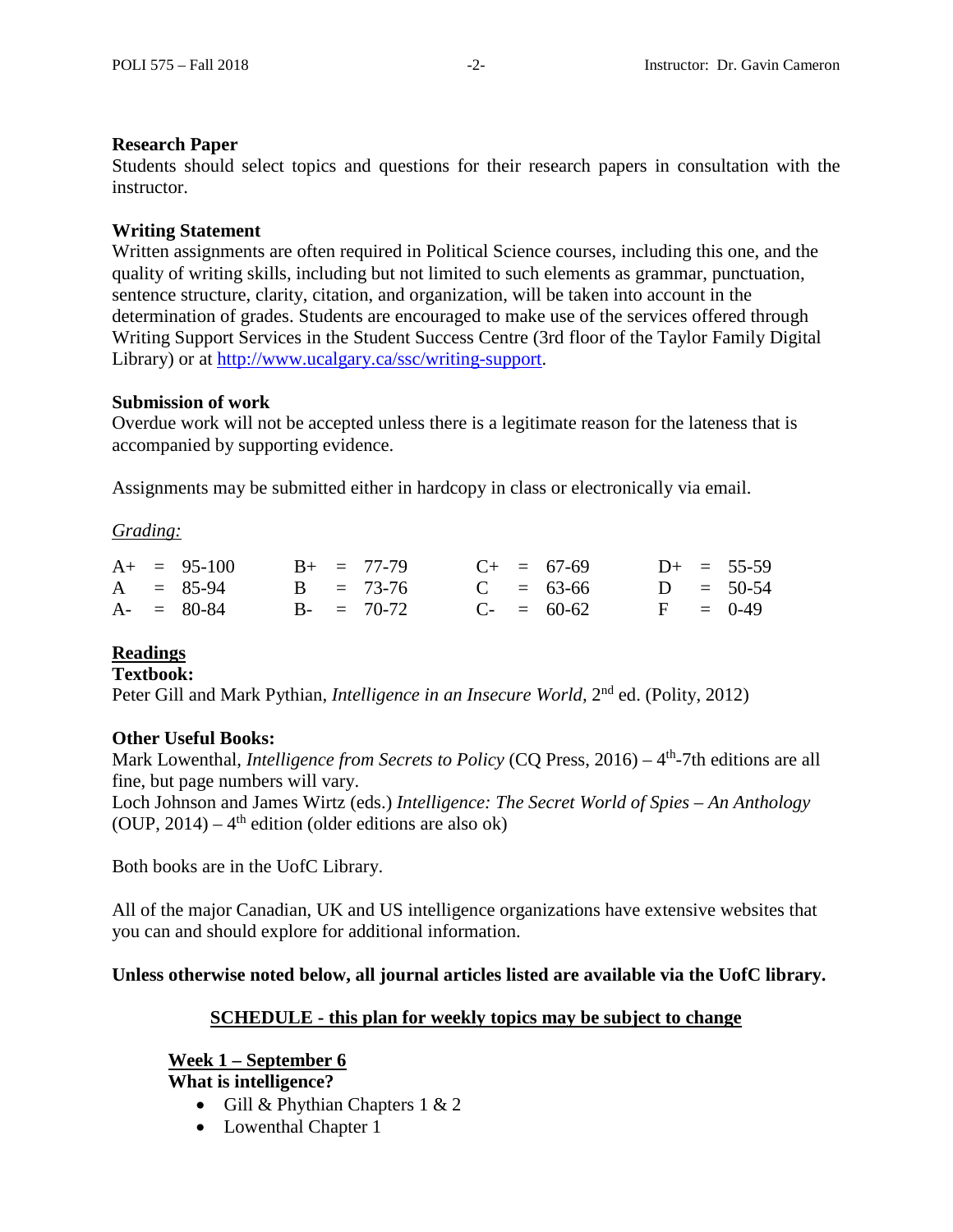- Michael Warner, "Wanted: A Definition of 'Intelligence'" *Studies in Intelligence*, 46/3 (2002) available at: <http://www2.warwick.ac.uk/fac/soc/pais/staff/aldrich/vigilant/warner.wanted.pdf>
- Michael Warner, "Fragile & Provocative: Notes on Secrecy & Intelligence" *Intelligence and National Security* 27/2 (2012) pp. 223-40

## **Week 2 – September 13**

### **Who does intelligence?**

- Gill and Phythian Chapter 3
- Philip Davies, "Ideas of Intelligence: Divergent National Concepts and Institutions" *Harvard International Review* 24/3 (2002), pp. 62-66
- Arthur Hulnick, "Risky Business: Private Sector Intelligence in the United States" *Harvard International Review* 24/3 (2002), pp. 68-72.
- [Gustavo Díaz Matey,](http://www.tandfonline.com/action/doSearch?action=runSearch&type=advanced&searchType=journal&result=true&prevSearch=%2Bauthorsfield%3A(Matey%2C+Gustavo+D%C3%ADaz)) "The Use of Intelligence in the Private Sector" *International Journal of Intelligence & Counterintelligence* 26/2 (2013) pp. 272-87
- John A. Gentry, "Toward a Theory of Non-State Actors' Intelligence" *Intelligence and National Security* 31/4 (2016) pp. 465-489

## **Week 3 – September 20**

### **Intelligence communities in Australia, Canada, the UK and US**

- Lowenthal Chapter 3
- "The organization of the US intelligence community" Johnson & Wirtz Epilogue
- Peter Chalk & William Rosenau *Confronting the "Enemy Within": Secret Intelligence, Policing and Counterterrorism in Four Democracies*, RAND Available online at:<http://www.rand.org/pubs/monographs/MG100.html>
- Stuart Farson & Nancy Teeple, "Increasing Canada's Foreign Intelligence Capability: Is it a Dead Issue?" *Intelligence and National Security*, Vol 30, No. 1 (2015), pp. 47-76
- Martin Rudner "Canada's Communications Security Establishment, Signals Intelligence and Counterterrorism," *Intelligence and National Security*, Vol. 22, No. 4 (August, 2007), pp. 473-490.
- S. Lander, "International intelligence cooperation: An inside perspective" *Cambridge Review of International Affairs* 17/3 (2004), pp. 481-93.
- James Cox, *Canada and the Five Eyes Intelligence Community,* Strategic Studies Working Group Papers, Canadian International Council, December 2012 Available online at: [http://opencanada.org/wp-content/uploads/2012/12/SSWG-](http://opencanada.org/wp-content/uploads/2012/12/SSWG-Paper-James-Cox-December-2012.pdf.pdf)[Paper-James-Cox-December-2012.pdf.pdf](http://opencanada.org/wp-content/uploads/2012/12/SSWG-Paper-James-Cox-December-2012.pdf.pdf)

### **Week 4 – September 27**

### **The intelligence cycle and the policy process**

- Lowenthal Chapters 4, 7
- Arthur Hulnick, "The intelligence cycle" Johnson & Wirtz Chapter 5
- James Wirtz, "The intelligence-policy nexis" Johnson & Wirtz Chapter 16
- Jack Davis, "Intelligence Analysts and Policymakers" Johnson & Wirtz Chapter 13
- Mark Lowenthal, "Tribal Tongues: Intelligence Consumers, Intelligence Producers" Johnson & Wirtz Chapter 14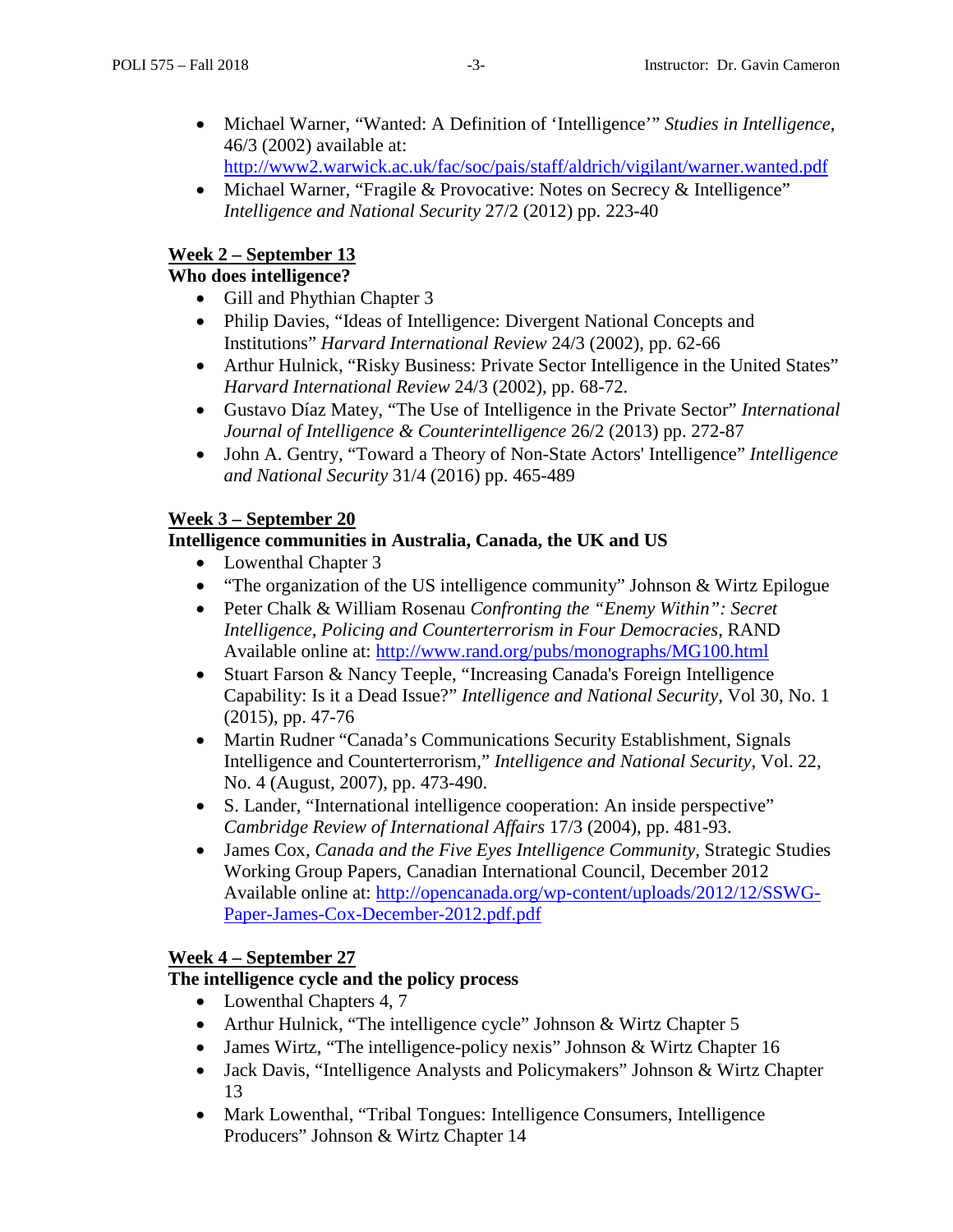- Glenn Hastedt, "The Politics of Intelligence and the Politicization of Intelligence: The American Experience" *Intelligence and National Security* 28/1 (2013) pp. 5- 31
- Stephen Marrin, "Rethinking Analytic Politicization" *Intelligence and National Security* 28/1 (2013) pp. 32-54

## **Week 5 – October 4**

## **Collection 1 – HUMINT & OSINT**

- Gill and Phythian Chapter 4
- Lowenthal Chapter 5
- Frederick Hirtz, "Human source intelligence" Johnson & Wirtz Chapter 7
- Stephen Mercado, "Open source intelligence" Johnson & Wirtz Chapter 8

### **Week 6 – October 11 Game # 1 – HUMINT Collection**

## **Week 7 – October 18**

## **Collection 2 – SIGINT & IMINT**

- Gill and Phythian Chapter 4
- Lowenthal Chapter 5
- Michael Warner, "Technology and intelligence" Johnson & Wirtz Chapter 6
- Mathew Aid, "All Glory is Fleeting: Sigint and the Fight against international terrorism" *Intelligence & National Security* 18/4 (Winter 2003), pp. 72-120

# **Week 8 – October 25**

### **Analysis**

- Gill and Phythian Chapter 5
- Lowenthal Chapter 6
- Richard Betts, "Surprise despite warning: Why sudden attacks succeed" *Political Science Quarterly* 95/4 (1980), pp. 551-72
- Robert Blackwill and Jack Davis, "A Policymaker's Perspective on Intelligence Analysis" Johnson & Wirtz Chapter 11
- Jeffrey Friedman & Richard Zeckhauser, "Assessing Uncertainty in Intelligence" *Intelligence and National Security* 27/6 (2012) pp. 824-47
- Stephen Marrin, "Is Intelligence Analysis an Art or a Science?" *International Journal of Intelligence & Counterintelligence* 25/3 (2012) pp. 527-45
- Mark Lowenthal, "A Disputation on Intelligence Reform and Analysis: My 18 Theses" *International Journal of Intelligence & Counterintelligence* 26/1 (2013) pp. 31-7

### **Week 9 – November 1**

### **Game # 2 – The ambiguity of analysis**

# **Week 10 – November 8**

## **Intelligence failures**

• Gill and Phythian Chapter 7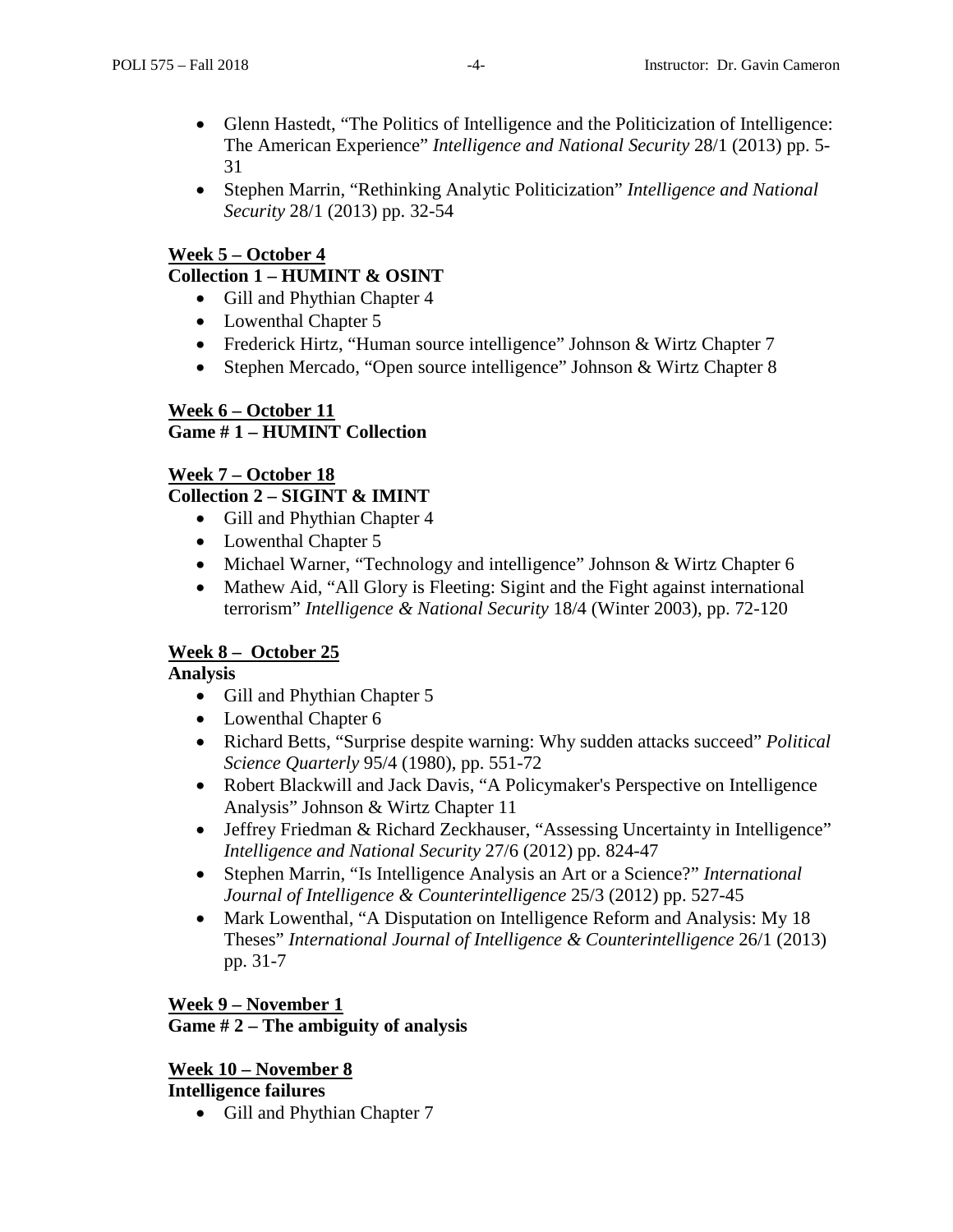- Daniel Byman, "Strategic surprise and the September 11 attack", *Annual Review of Political Science* 8 (2005), pp. 145-170.
- James Wirtz, "Déjà vu? Comparing Pearl Harbour and September 11" *Harvard International Review* 24/3 (2002) pp. 73-77.
- Amy Zegart, "The Cuban Missile Crisis as Intelligence Failure" *Policy Review* (October/November 2012) pp. 23-39
- Richard Betts, "Analysis, War, and Decision: Why Intelligence Failures are Inevitable" Johnson & Wirtz Chapter 10
- Mark Jensen, "Intelligence Failures: What Are They Really & What Do We Do About Them?" *Intelligence and National Security* 27/2 (2012) pp. 261-282
- Daniel Byman, "Intelligence and its critics" *Studies in Conflict and Terrorism*, <http://www.tandfonline.com/doi/full/10.1080/1057610X.2015.1108086>
- Ehud Eiran, "The Three Tensions of Investigating Intelligence Failures" *Intelligence and National Security* 31/4 (2016) pp. 598-618

### **Week 11 – November 15 November 11-17 – READING DAYS – NO CLASSES**

# **Week 12 – November 22**

**Iraq**

- Gill and Phythian Chapter 7
- Robert Jervis, "Reports, Politics and Intelligence Failures: The case of Iraq" *Journal of Strategic Studies* 29/1 (2006) pp. 3-52.
- Richard Aldrich, "Whitehall and the Iraq War: The UK's Four Intelligence Enquiries" *Irish Studies in International Affairs* 16 (2005) pp. 73-88
- Philip Flood, Report of the Inquiry into Australian Intelligence Agencies, July 31 2004 available at: http://www.pmc.gov.au/publications/intelligence\_inquiry/

### **Week 13 - November 29**

### **Oversight, Budget & Democracy**

- Gill and Phythian Chapter 8
- Lowenthal Chapters 8 & 11
- M.C Ott, "Partisanship and the decline of intelligence oversight" *International Journal of Intelligence and Counterintelligence*, Spring 2003 16/1, pp. 69-94
- Mark Phythian, "The British experience with intelligence accountability" *Intelligence and National Security* 22/1 (2007) pp. 75-99
- Ian Leigh, "Rebalancing Rights & National Security: Reforming UK Intelligence Oversight a Decade After 9/11" *Intelligence and National Security* 27/5 (2012) pp. 722-738
- Kate Martin, "Domestic intelligence and civil liberties" *SAIS Review* 24/1 (2004), pp. 7-21
- Security Intelligence Review Committee (SIRC) Annual Reports are available at: http://www.sirc-csars.gc.ca/anrran/index-eng.html
- Stuart Farson, "Parliament and its servants: Their role in scrutinizing Canadian intelligence" *Intelligence and National Security* 15/1 (2000) pp. 225-258
- Gregory Treverton, "Intelligence: Welcome to the American Government" Johnson and Wirtz Chapter 28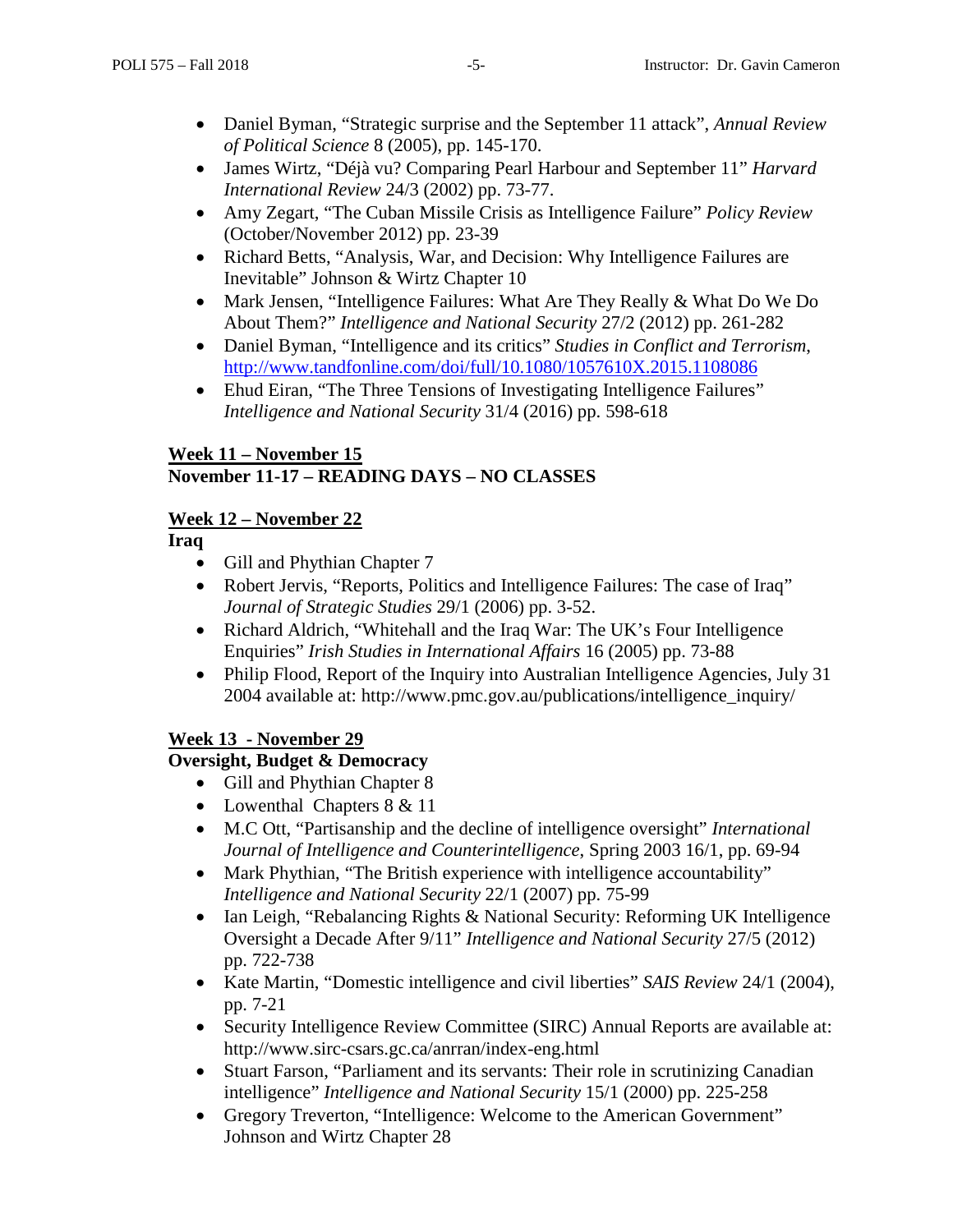- Frederick Hitz, "Unleashing the Rogue Elephant: September 11 and Letting the CIA Be the CIA" Johnson & Wirtz Chapter 28
- Claudia Hillebrand, "The Role of News Media in Intelligence Oversight" *Intelligence and National Security* 27/5 (2012) pp. 689-706

### **Week 14 – December 6**

## **Intelligence moving forward**

- Gill and Phythian Chapters 6 & 9
- Lowenthal Chapters 9-10, 12
- Jennifer D. Kibbe, "Covert action and the Pentagon" *Intelligence and National Security* 22/1 (2007) pp. 57-74
- Gerard Hughes & Kristian Stoddart, "Hope & Fear: Intelligence and the Future of Global Security a Decade after 9/11" *Intelligence and National Security* 27/5 (2012) pp. 625-652
- Julian Richards, "Intelligence Dilemma? Contemporary Counter-terrorism in a Liberal Democracy *Intelligence and National Security* 27/5 (2012) pp. 761-80
- Joshua Rovner, "Intelligence in the Twitter Age" *International Journal of Intelligence & Counterintelligence* 26/2 (2013) pp. 260-71
- Jeffrey Roy, "Secrecy, Security and Digital Literacy in an Era of Meta-Data: Why the Canadian Westminster Model Falls Short" *Intelligence and National Security* 31/1 (2016) pp. 95-117

## **December 7 – FALL TERM LECTURES END**

### **December 10-20**

Final Examinations

# **IMPORTANT POLICIES AND INFORMATION**

### **Absence From a Mid-term Examination:**

Students who are absent from a scheduled term test or quiz for legitimate reasons (e.g. illness with the appropriate documentation) are responsible for contacting the instructor via email within 48 hours of the missed test to discuss alternative arrangements. A copy of this email may be requested as proof of the attempt to contact the instructor. Any student who fails to do so forfeits the right to a makeup test.

### **Deferral of a Final Examination:**

Deferral of a final examination can be granted for reasons of illness, domestic affliction, and unforeseen circumstances, as well as to those with three (3) final exams scheduled within a 24 hour period. Deferred final exams will not be granted to those who sit the exam, who have made travel arrangements that conflict with their exam, or who have misread the examination timetable. The decision to allow a deferred final exam rests not with the instructor but with Enrolment Services. Instructors should, however, be notified if you will be absent during the examination. The Application for Deferred Final Exam, deadlines, requirements and submission instructions can be found on the Enrolment Services website at [https://www.ucalgary.ca/registrar/exams/deferred-exams.](https://www.ucalgary.ca/registrar/exams/deferred-exams)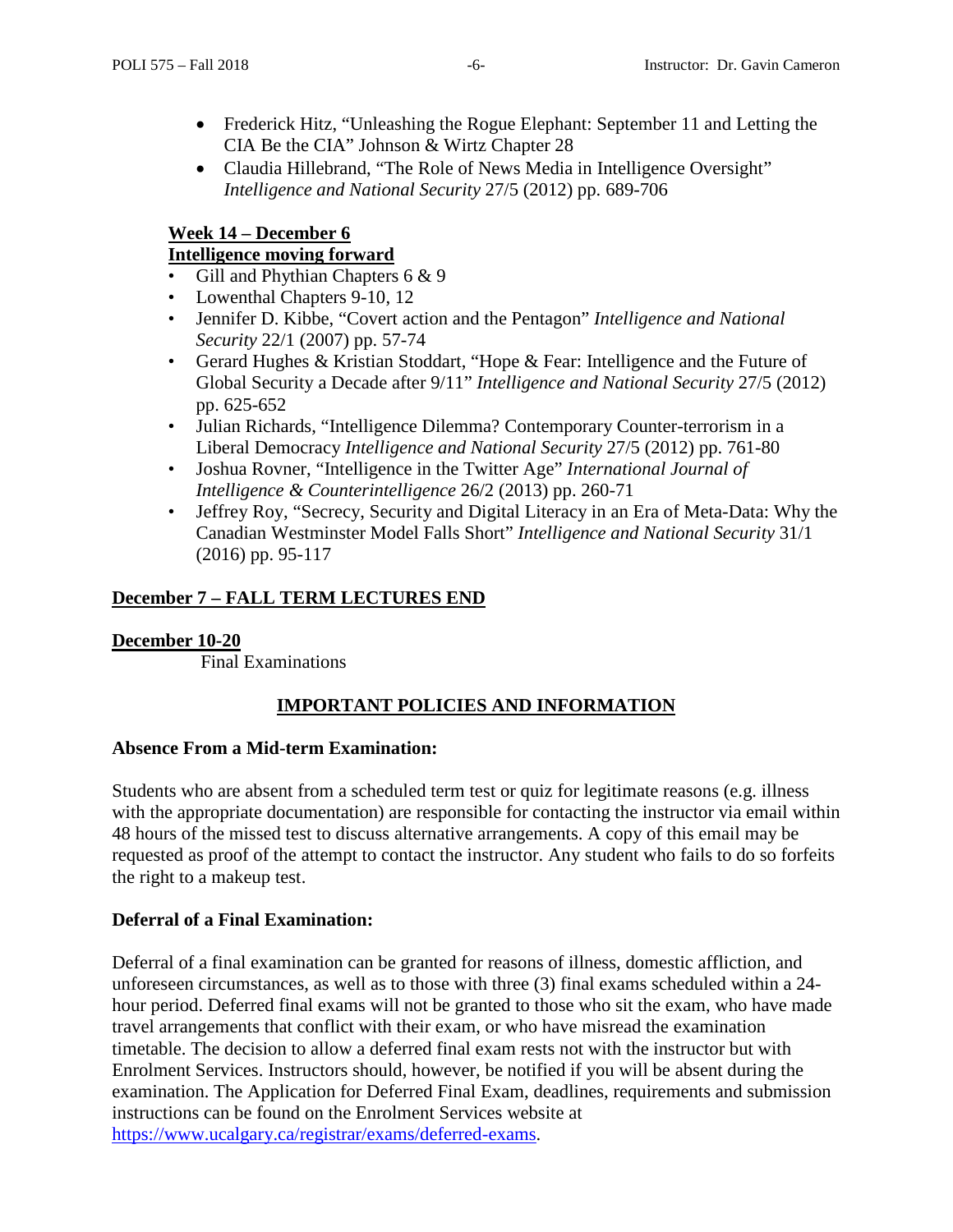### **Appeals:**

If a student has a concern about the course or a grade they have been assigned, they must first discuss their concerns with the instructor. If this does not resolve the matter, the student then proceed with an academic appeal. The first step in an academic appeal is to set up a meeting with the Department Head. Appeals must be requested within 15 days of receipt of the graded assignment.

### **University Regulations:**

Students are responsible for familiarizing themselves with the University policies found in the Academic Regulations sections of the Calendar at [www.ucalgary.ca/pubs/calendar/current/academic-regs.html.](http://www.ucalgary.ca/pubs/calendar/current/academic-regs.html)

#### **Student Accommodations:**

Students seeking an accommodation based on disability or medical concerns should contact Student Accessibility Services; SAS will process the request and issue letters of accommodation to instructors. For additional information on support services and accommodations for students with disabilities, visit [www.ucalgary.ca/access/.](http://www.ucalgary.ca/access/)

Students who require an accommodation in relation to their coursework based on a protected ground other than disability should communicate this need in writing to their Instructor.

The full policy on Student Accommodations is available at [http://www.ucalgary.ca/policies/files/policies/student-accommodation-policy.pdf.](http://www.ucalgary.ca/policies/files/policies/student-accommodation-policy.pdf)

#### **Plagiarism And Other Forms Of Academic Misconduct:**

Academic misconduct in any form (e.g. cheating, plagiarism) is a serious academic offence that can lead to disciplinary probation, suspension or expulsion from the University. Students are expected to be familiar with the standards surrounding academic honesty; these can be found in the University of Calgary calendar at http://www.ucalgary.ca/pubs/calendar/current/k-5.html. Such offences will be taken seriously and reported immediately, as required by Faculty of Arts policy.

#### **Freedom of Information and Protection of Privacy (FOIP):**

FOIP legislation requires that instructors maintain the confidentiality of student information. In practice, this means that student assignment and tests cannot be left for collection in any public place without the consent of the student. It also means that grades cannot be distributed via email. Final exams are kept by instructors but can be viewed by contacting them or the main office in the Department of Political Science. Any uncollected assignments and tests meant to be returned will be destroyed after six months from the end of term; final examinations are destroyed after one year.

#### **Evacuation Assembly Points:**